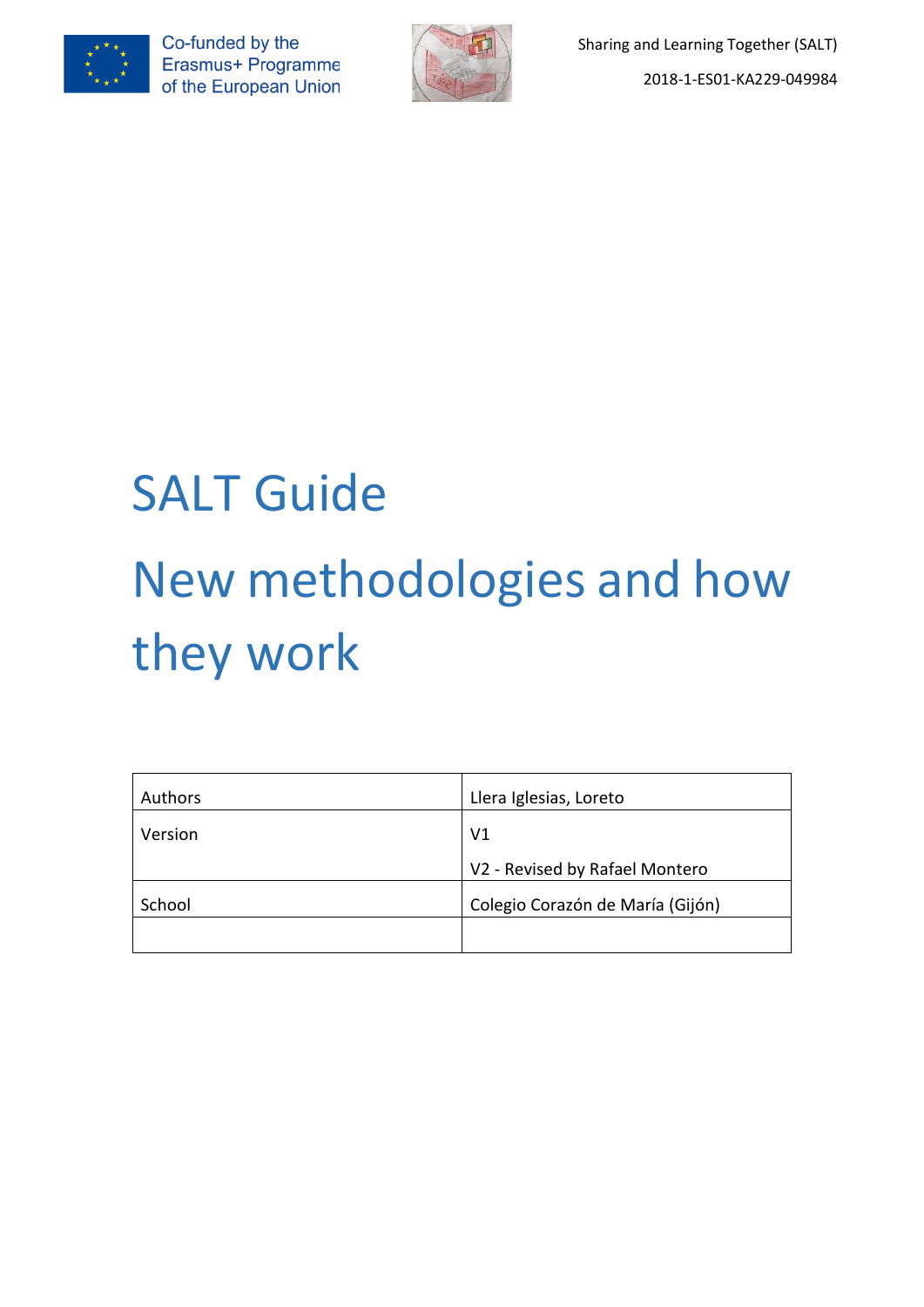



# Table of contents:

| $1 \quad$      |     |  |  |  |  |  |  |  |
|----------------|-----|--|--|--|--|--|--|--|
| $\overline{2}$ |     |  |  |  |  |  |  |  |
| 3              |     |  |  |  |  |  |  |  |
|                | 3.1 |  |  |  |  |  |  |  |
|                | 3.2 |  |  |  |  |  |  |  |
|                | 3.3 |  |  |  |  |  |  |  |
|                | 3.4 |  |  |  |  |  |  |  |
| 4              |     |  |  |  |  |  |  |  |
|                | 4.1 |  |  |  |  |  |  |  |
|                | 4.2 |  |  |  |  |  |  |  |
|                | 4.3 |  |  |  |  |  |  |  |
|                | 4.4 |  |  |  |  |  |  |  |
|                | 4.5 |  |  |  |  |  |  |  |

The following guide has been developed as a product of the Erasmus+ KA229 project Sharing and Learning Together (SALT). You may find more info and other products and activities of the project in its web: [Twinspace \(etwinning.net\)](https://twinspace.etwinning.net/72496/home)

The European Commission support for the production of this publication does not constitute an endorsement of the contents which reflects the views only of the authors, and the Commission cannot be held responsible for any use which may be made of the information contained therein.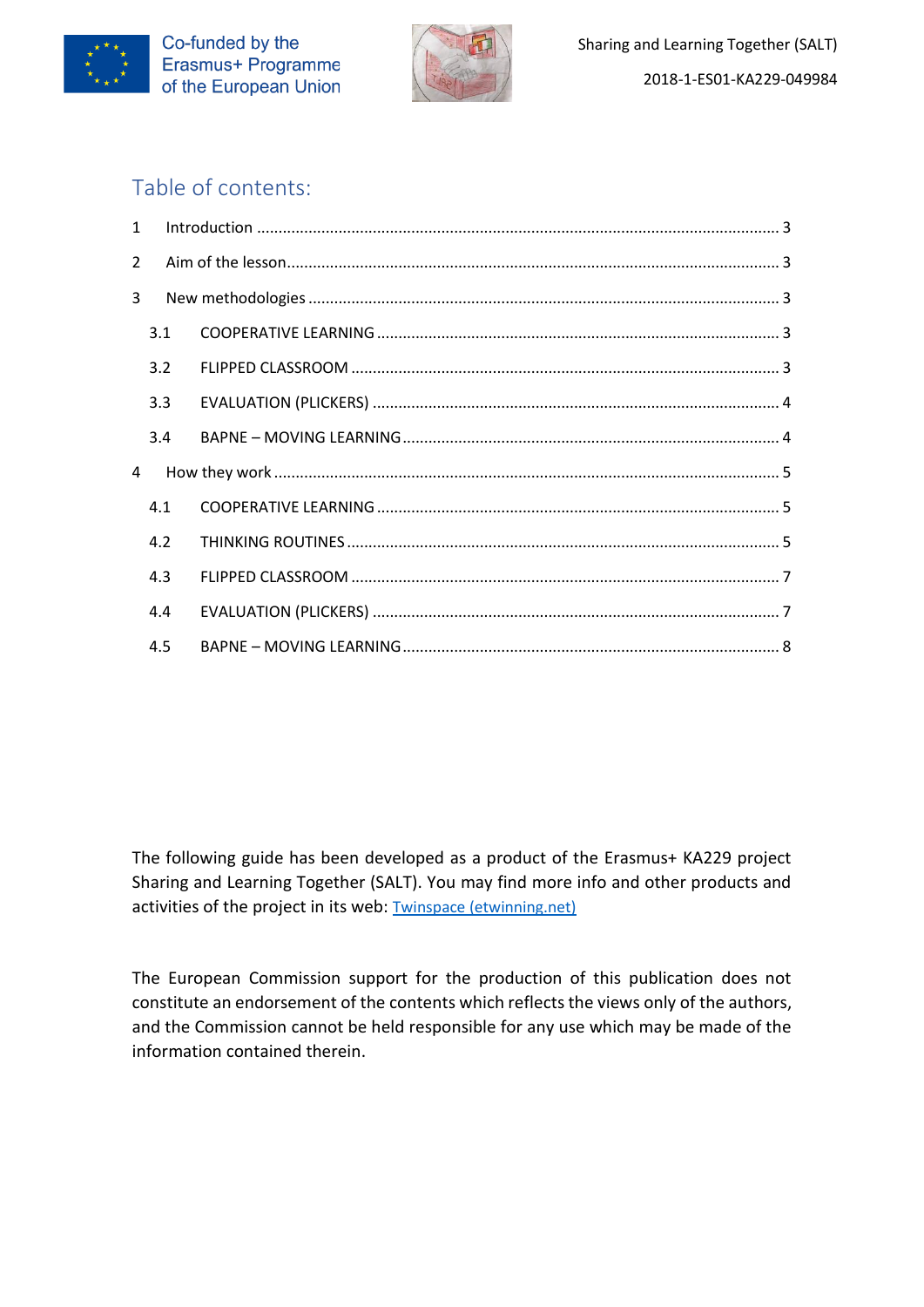



# <span id="page-2-0"></span>1 Introduction

Education in the classroom must be renewed, since, among other things, there is less and less connection between what studentsstudy in the classroom and what companies later want from their future employees.

Innovation in education is here to stay, putting the student and their real needs under the spotlight and turning learning into a challenge and satisfaction and not an obligation.

The new methodologies aim to change the educational environment, improve academic results and an inclusive training through dynamic classes that stimulate the student.

# <span id="page-2-1"></span>2 Aim of the lesson

The objective of this didactic unit is to show different innovative methodologies that will help us to optimize time in class, dedicating it, for example, to attending to the special needs of each student, developing cooperative projects or working by projects.

In the same way, they will help our students to develop skills that allow them to have critical thinking, problem solving, increased motivation and better ability to transfer knowledge to new situations.

# <span id="page-2-2"></span>3 New methodologies

## <span id="page-2-3"></span>*3.1 COOPERATIVE LEARNING*

"Stronger together." This is how cooperative learning could be summarized in a simple way, a methodology that teachers use to group students and, that, impact learning in a positive way.

Defenders of this model theorize that working in groups improves students' attention, involvement and knowledge acquisition.

The final goal is always common and will be achieved if each of the members successfully performs their tasks.

## <span id="page-2-4"></span>*3.2 FLIPPED CLASSROOM*

One of the modern methodologies that has gained more popularity in recent years is the Flipped Classroom. It is a pedagogical model in which the traditional elements of the lesson taught by the teacher are reversed: the primary educational materials are studied by the students at home and then they are worked on in the classroom.

The main objective of this methodology is to optimize class time by dedicating it, for example, to meeting the special needs of each student, developing cooperative projects or working on projects.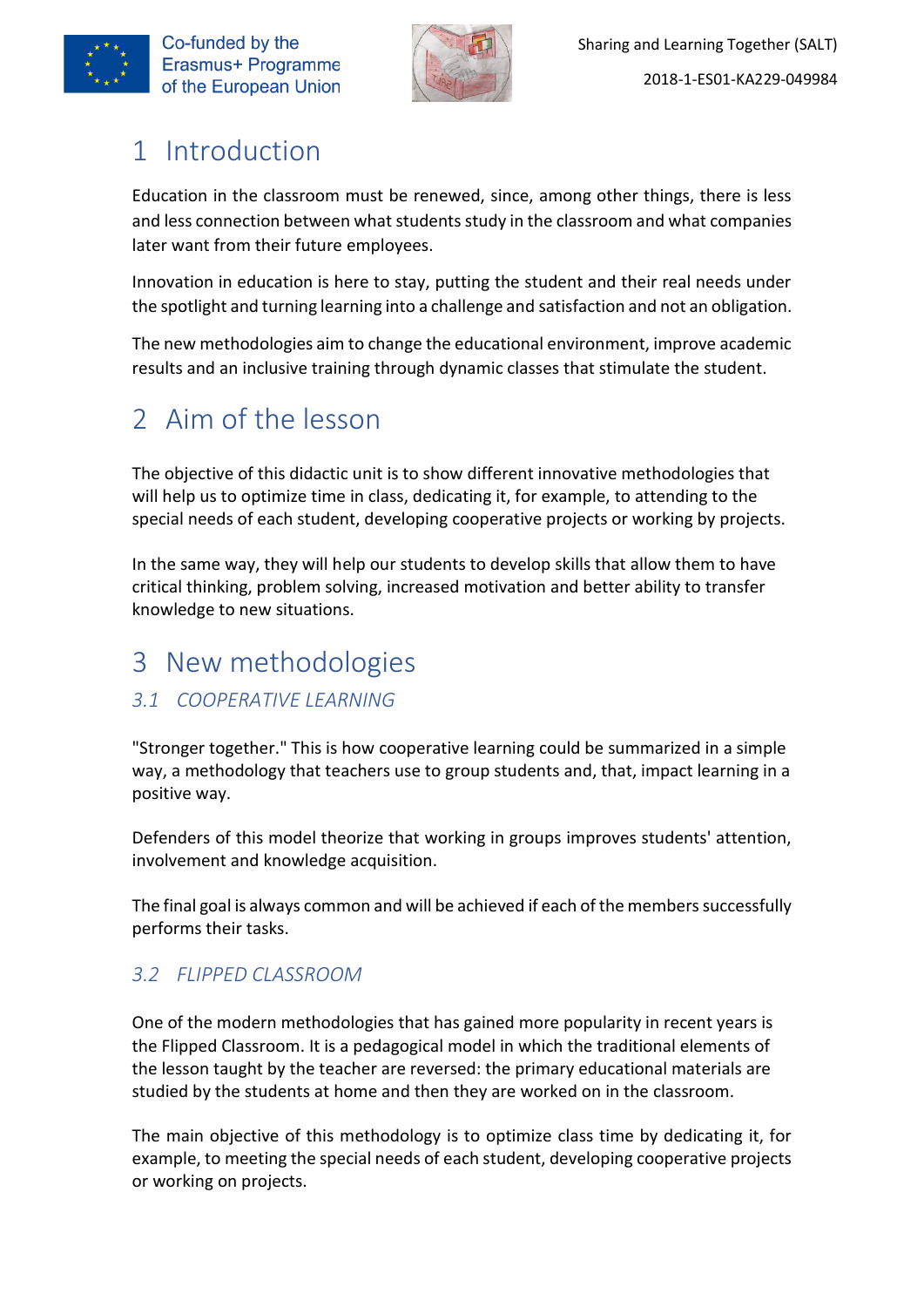

## <span id="page-3-0"></span>*3.3 EVALUATION (PLICKERS)*

The fundamental objective is to introduce students to educational innovation processes to develop a new evaluation culture in which they are evaluated in order to learn, innovate and improve all teaching tasks. In this way, evaluation becomes the nerve center that supports, justifies and stimulates didactic innovation.

Plickers is one of the tools that we will use in the evaluation of students.

Due to its interactivity, this tool can be used a lot, as we will see in the following points:

- **Dynamism**. Your students will be constantly learning, encouraging healthy competition among them and their commitment to the course.
- **Concentration.** Using this tool makes us capture their attention and make them more aware of the course of the class, favoring their understanding.
- **Evaluation.** Through the different questions we will know if the explanation is being clear and simple and follow its evolution both individually and collectively.
- **Participation.** Get all students involved and respond to the proposed questions, whatever their communication skills.

#### <span id="page-3-1"></span>*3.4 BAPNE – MOVING LEARNING*

The BAPNE® Method is a method of cognitive, socio-emotional, psychomotor and neurorehabilitative stimulation based on neuromotricity. It uses body percussion as a didactic resource focused on the possible stimulation of cognitive and executive functions.

Through this methodology, executive functions such as memory, concentration and attention will be developed, thus activating all the lobes of the brain to increase the independence of the lower and upper extremities, as well as verbalization.

The method has multiple benefits since one of the important points is the development of the memory and attention. These elements make body percussion be used as a resource therapeutic for the development of the cognitive process in diseases such as Alzheimer's, ADHD, Dyslexia, Cognitive deficit, etc.

The activities of the BAPNE® Method have as their main objective the possible development of the following points:

- Inhibit response
- Direct attention.
- Plan and organize goals.
- Work cognitive flexibility.
- Develop working memory.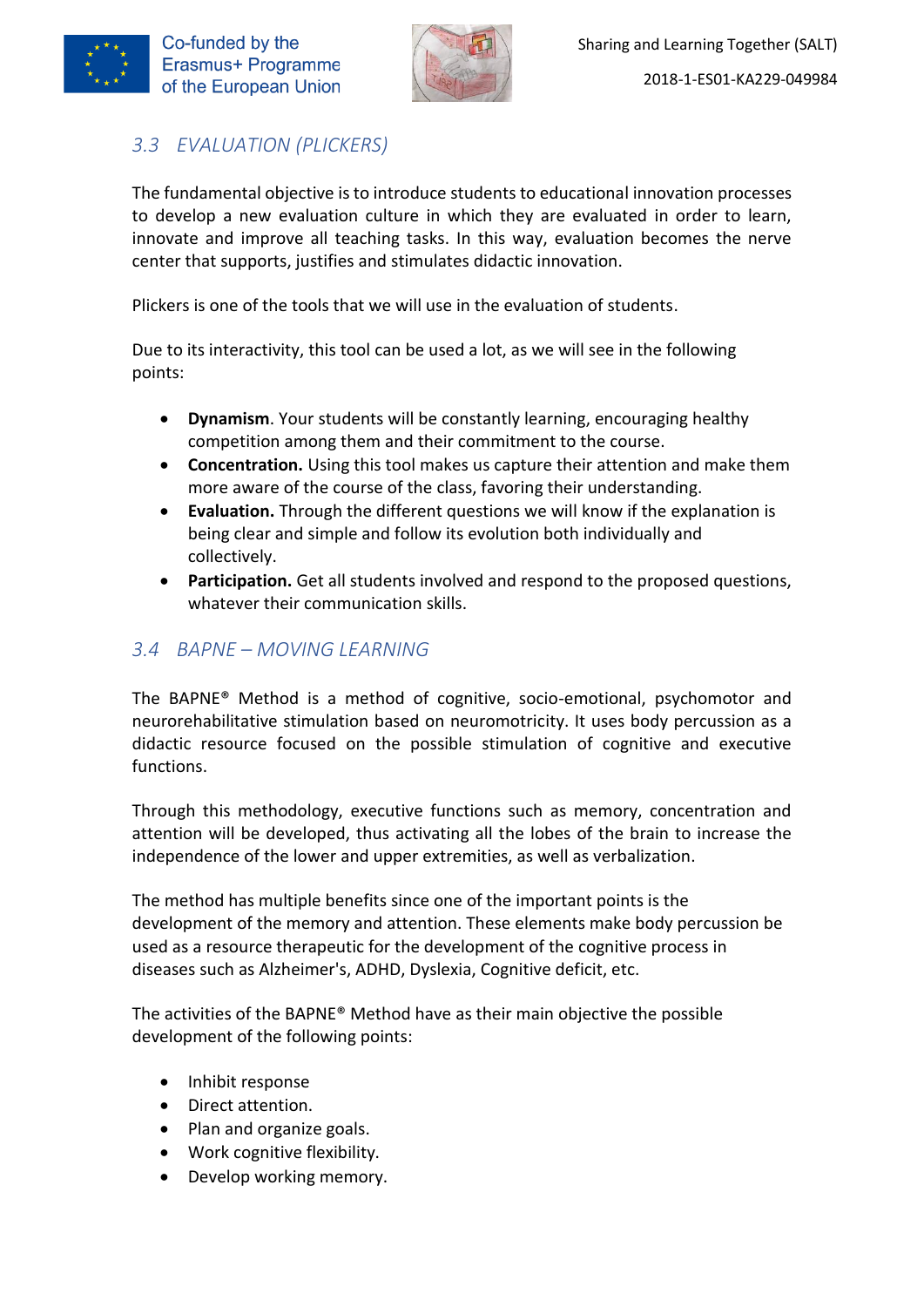



- Employ emotional control for action enhancement.
- Management of Metacognition. Reflect slowly on our way of acting and thinking through cooperative activities.

# <span id="page-4-0"></span>4 How they work

#### <span id="page-4-1"></span>*4.1 COOPERATIVE LEARNING*

The main characteristic is that it is structured based on the formation of groups of between 3-6 people, where each member has a specific role and to achieve the objectives it is necessary to interact and work in a coordinated way.

#### ROLES



In individual learning, the student focuses on achieving his objectives without having to depend on the rest of his classmates. On the other hand, in cooperative learning the final objective is always common and will be achieved if each of the members successfully carries out their tasks.

## <span id="page-4-2"></span>*4.2 THINKING ROUTINES*

#### **I SEE, I THINK, I WONDER…**

You start by telling the students to look at an image and answer the question: what do you see? They must reason their interpretations. The teacher should ask them what they think and what they wonder about the image they are seeing.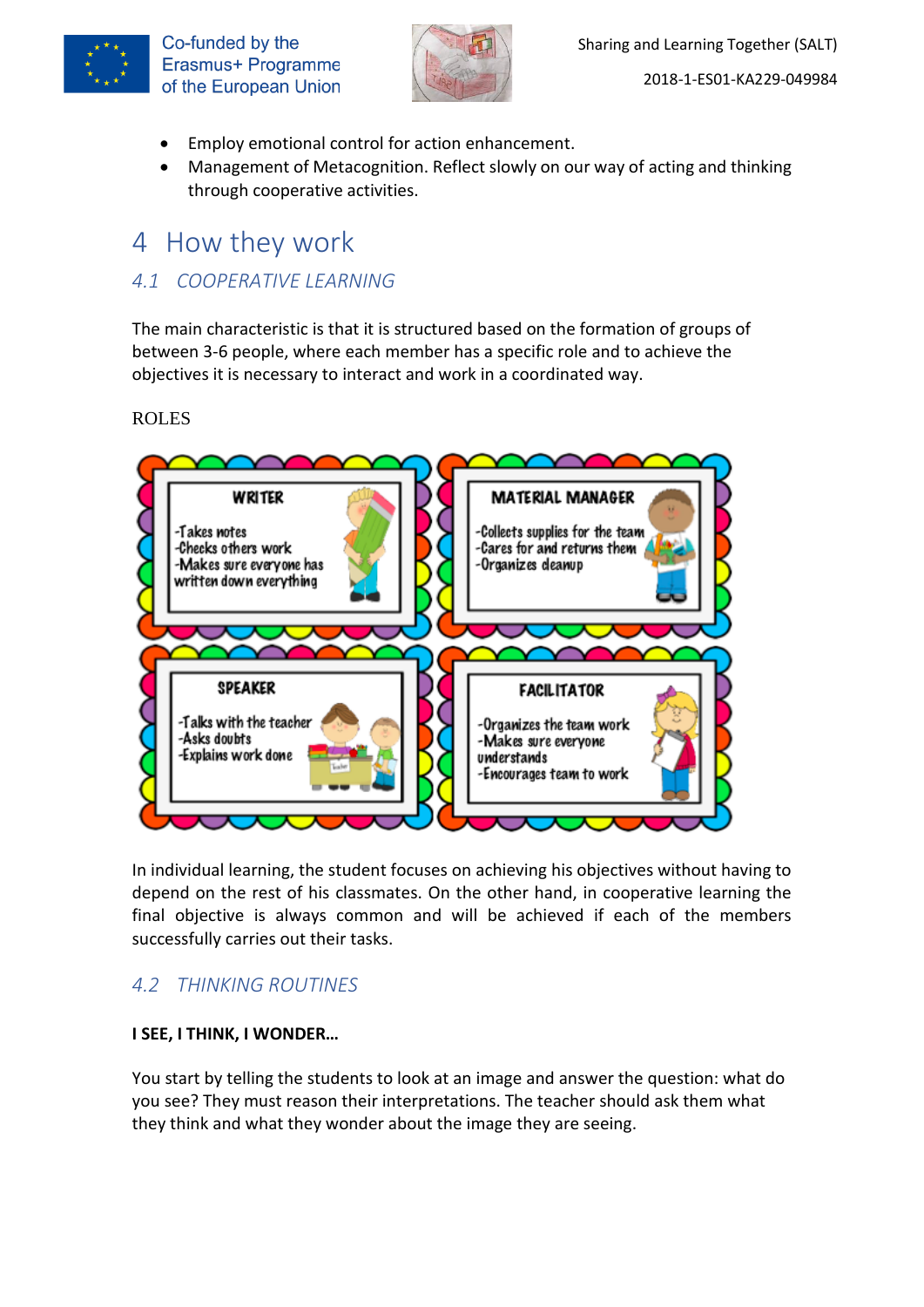



Students should always start the sentences with "I see ...", "I think ...", "I wonder ...". This routine works well in a group, although sometimes it is good to work individually first and then do a sharing in small and large groups

| <b>See Think Wonder</b> |                  |  |  |                                         |  |                                                |  |
|-------------------------|------------------|--|--|-----------------------------------------|--|------------------------------------------------|--|
|                         | What do you see? |  |  | THINK<br>What do you think is going on? |  | <b>JONDER</b><br>What does it make you wonder? |  |
|                         |                  |  |  |                                         |  |                                                |  |
|                         |                  |  |  |                                         |  |                                                |  |
|                         |                  |  |  |                                         |  |                                                |  |
|                         |                  |  |  |                                         |  |                                                |  |

#### **3, 2, 1 BRIDGE**

Students will perform this routine before and after the lesson by following these steps:

- 1- Individual students write 3 ideas, 2 questions, and 1 metaphor or analogy about the topic or concept in question. Once finished, they will share their thoughts with the rest of the group.
- 2- Next, activities related to the topic are carried out (manipulative, in small groups, individual, ...), providing experiences that help to think in new directions.
- 3- At the end of the activity, the students complete the table again with 3,2,1.
- 4- In pairs, share their initial and new thinking, explaining how and why their thinking has changed

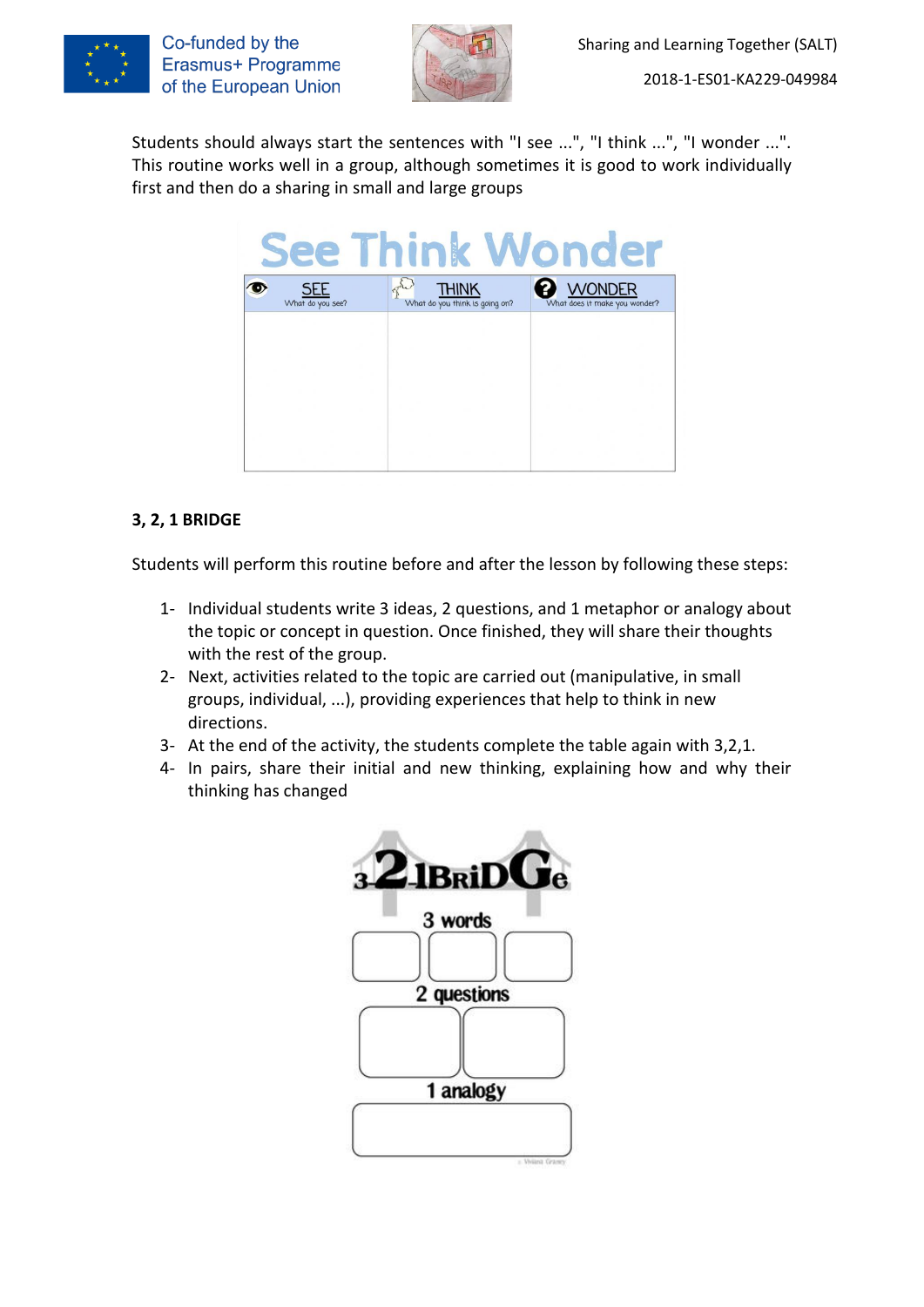



## <span id="page-6-0"></span>*4.3 FLIPPED CLASSROOM*

In this innovative methodology an application is used. It's about Edpuzzle. With Edpuzzle you can select your favorite educational videos, edit them, assign them to your students and check that they understand them through questions inserted throughout the viewing. This tool can be very useful in all subjects and educational levels.

The tool, complete and easy to use, can help you in different ways in your teaching work. With it you can:

- Cut or translate videos that are interesting to students.
- Create video quizzes to use in class or as homework.
- Create video lessons to apply the flipped classroom method in the classroom. That is, turn the class around: ask students to view the theoretical content at home through video, and then dedicate the class to carrying out activities and answering questions.
- Create video lessons to review.
- Ask students to use it to create their own video quizzes and test their classmates' knowledge.



#### [EDPUZZLE TUTORIAL FOR TEACHERS](https://www.youtube.com/watch?v=y1cdFvU-7Mk)

## <span id="page-6-1"></span>*4.4 EVALUATION (PLICKERS)*

Plickers is an interactive application that allows teachers to obtain statistical data on their students' learning progress in real time.

- The teacher must have a Smartphone or tablet with a Wi-Fi connection.
- In the application the class is created with the number of students. These students will be assigned a card with their number and a QR code that they will need to answer the questions.